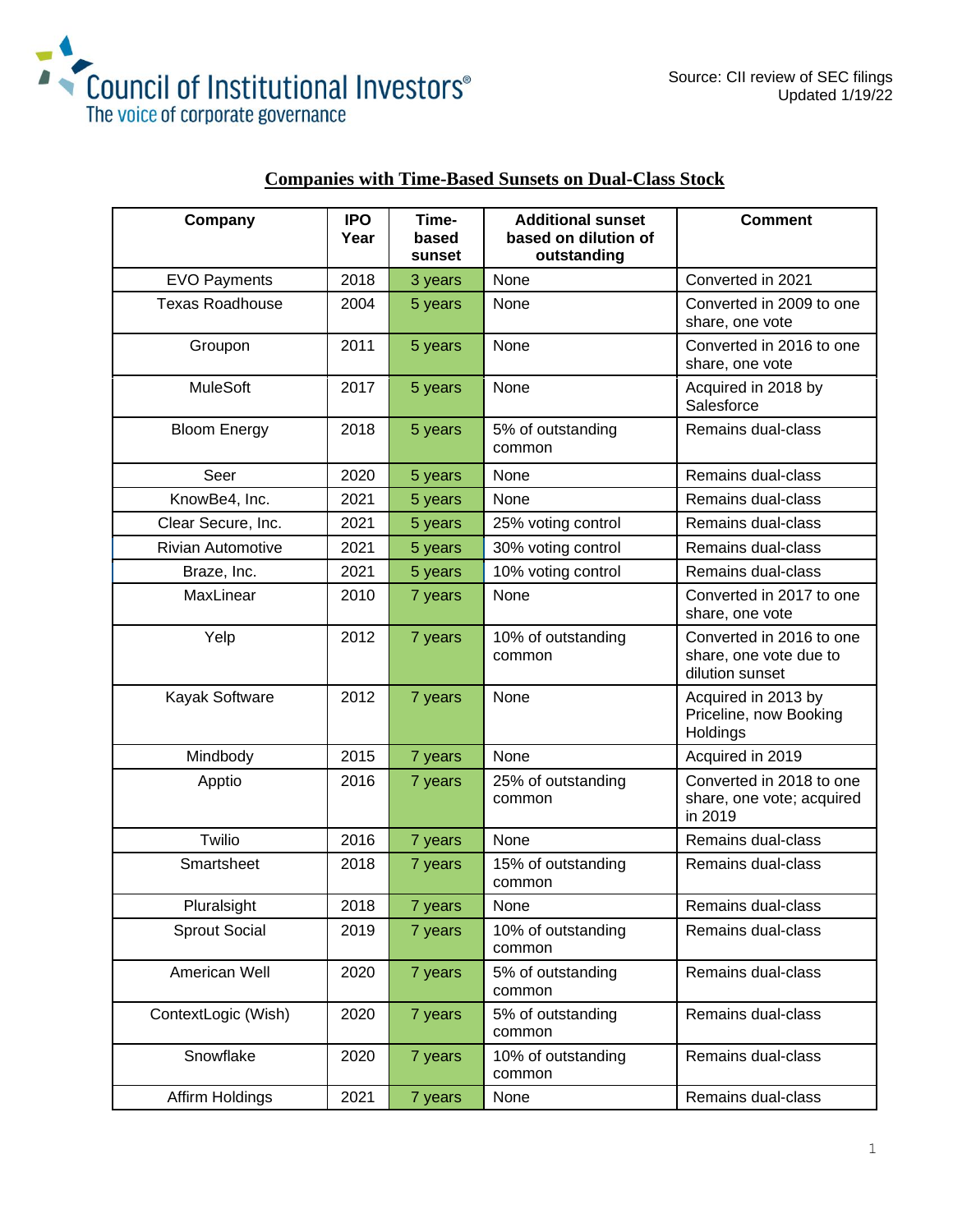| Company                                       | <b>IPO</b><br>Year | Time-<br>based<br>sunset | <b>Additional sunset</b><br>based on dilution of<br>outstanding | <b>Comment</b>                                                        |
|-----------------------------------------------|--------------------|--------------------------|-----------------------------------------------------------------|-----------------------------------------------------------------------|
| Oscar Health                                  | 2021               | 7 years                  | None                                                            | Remains dual-class                                                    |
| SEMrush Holdings, Inc.                        | 2021               | 7 years                  | 10% of outstanding<br>common                                    | Remains dual-class                                                    |
| <b>Recursion Pharmaceuticals</b>              | 2021               | 7 years                  | None                                                            | Remains dual-class                                                    |
| TaskUs, Inc.                                  | 2021               | 7 years                  | 5% of outstanding<br>common                                     | Remains dual-class                                                    |
| Compass Inc.                                  | 2021               | 7 years                  | None                                                            | Remains dual class                                                    |
| Xometry, Inc.                                 | 2021               | 7 years                  | None                                                            | Remains dual-class                                                    |
| SentinelOne                                   | 2021               | 7 years                  | None                                                            | Remains dual-class                                                    |
| ForgeRock, Inc.                               | 2021               | 7 years                  | 5% of outstanding<br>common                                     | Remains dual-class                                                    |
| Toast, Inc.                                   | 2021               | 7 years                  | 5% of outstanding<br>common                                     | Remains dual-class                                                    |
| Freshworks                                    | 2021               | 7 years                  | None                                                            | Remains dual-class                                                    |
| <b>Clearwater Analytics</b><br>Holdings, Inc. | 2021               | 7 years                  | 5% of outstanding<br>common                                     | Remain- dual-class                                                    |
| Rent the Runway, Inc.                         | 2021               | 7 years                  | None                                                            | Remains dual-class                                                    |
| Fluence Energy, Inc.                          | 2021               | 7 years                  | <b>None</b>                                                     | Remains dual-class                                                    |
| Backblaze, Inc.                               | 2021               | 7 years                  | 10% voting control                                              | Remains dual-class                                                    |
| Veeva Systems                                 | 2013               | 10 years                 | None                                                            | Remains dual-class                                                    |
| <b>Castlight Health</b>                       | 2014               | 10 years                 | None                                                            | Remains dual-class                                                    |
| Pure Storage                                  | 2015               | 10 years                 | 10% of outstanding<br>common                                    | Converted in 2018 to one<br>share, one vote due to<br>dilution sunset |
| <b>Stitch Fix</b>                             | 2017               | 10 years                 | 10% of outstanding<br>common                                    | Remains dual-class                                                    |
| Alteryx                                       | 2017               | 10 years                 | 10% of outstanding<br>common                                    | Remains dual-class                                                    |
| Hamilton Lane                                 | 2017               | 10 years                 | 25% of voting power                                             | Remains dual-class                                                    |
| Okta                                          | 2017               | 10 years                 | None                                                            | Remains dual-class                                                    |
| Zuora                                         | 2018               | 10 years                 | 5% of outstanding<br>common                                     | Remains dual-class                                                    |
| Eventbrite                                    | 2018               | 10 years                 | None                                                            | Remains dual-class                                                    |
| Fastly                                        | 2019               | 10 years                 | 10% outstanding<br>common                                       | Remains dual-class                                                    |
| Slack Technologies                            | 2019               | 10 years                 | None                                                            | Remains dual-class                                                    |
| Datadog                                       | 2019               | 10 years                 | None                                                            | Remains dual-class                                                    |
| SmileDirectClub                               | 2019               | 10 years                 | None                                                            | Remains dual-class                                                    |
| Peloton Interactive                           | 2019               | 10 years                 | 1% of outstanding<br>common                                     | Remains dual-class                                                    |
| Asana                                         | 2020               | 10 years                 | None                                                            | Remains dual-class                                                    |
| Pubmatic                                      | 2020               | 10 years                 | None                                                            | Remains dual-class                                                    |

\* Indicates a company that has incorporated with a time-based sunset that is only triggered if other qualifiers are first met.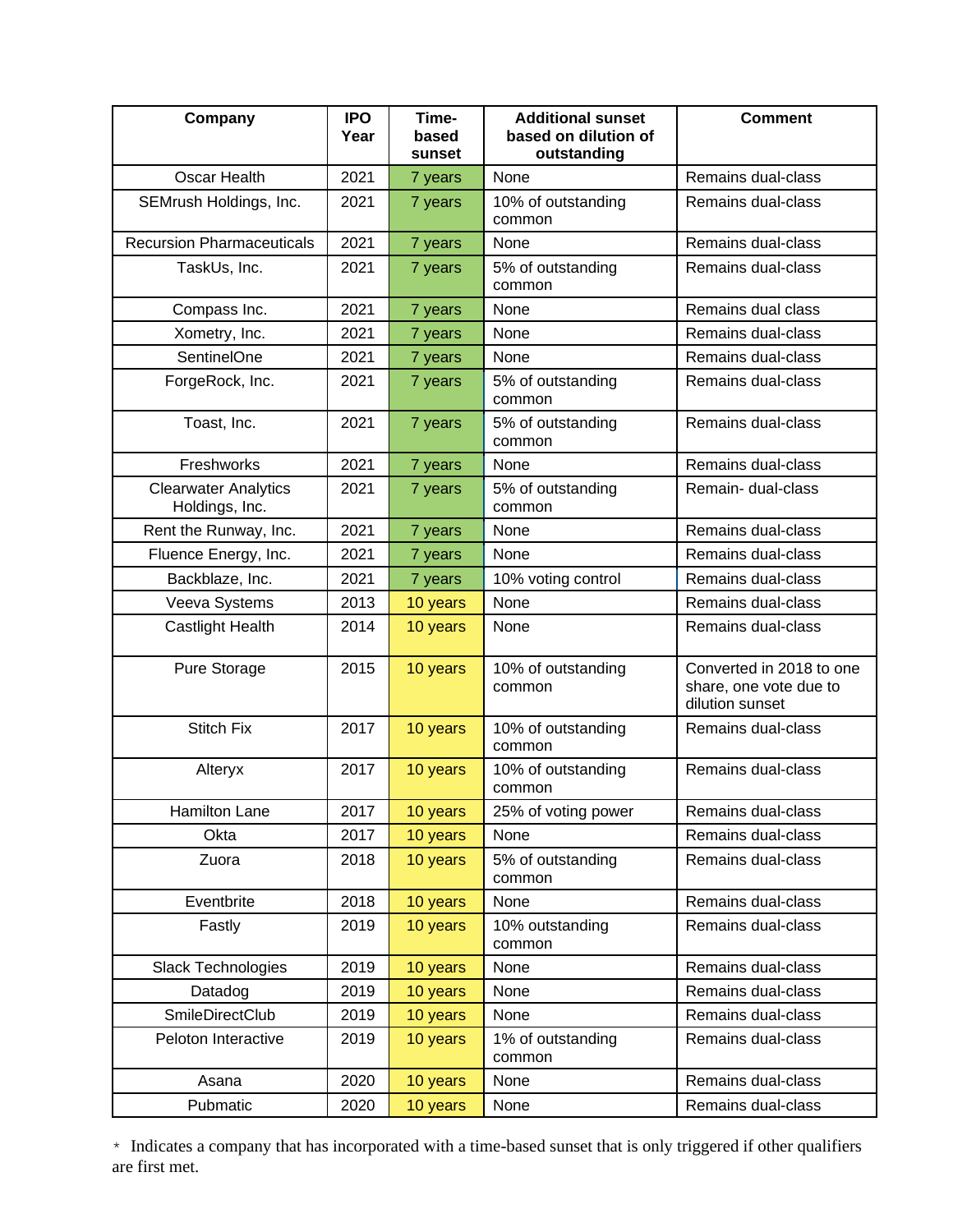| Company                                                     | <b>IPO</b><br>Year | Time-<br>based<br>sunset | <b>Additional sunset</b><br>based on dilution of<br>outstanding | <b>Comment</b>     |
|-------------------------------------------------------------|--------------------|--------------------------|-----------------------------------------------------------------|--------------------|
| Volta Industries                                            | 2021               | 10 years                 | None                                                            | Remain dual-class  |
| Archer (de-SPAC Atlas<br>Crest Investment Corp.<br>Class A) | 2021               | 10 years                 | None                                                            | Remains dual-class |
| <b>ACV Auctions Inc.</b>                                    | 2021               | 10 years                 | 5% of outstanding<br>common                                     | Remains dual-class |
| Marqeta, Inc.                                               | 2021               | 10 years                 | None                                                            | Remains dual-class |
| FIGS, Inc.                                                  | 2021               | 10 years                 | None                                                            | Remains dual-class |
| Doximity, Inc.                                              | 2021               | 10 years                 | None                                                            | Remains-dual-class |
| Confluent, Inc.                                             | 2021               | 10 years                 | 10% of outstanding<br>common                                    | Remains dual-class |
| Nextdoor Holdings, Inc.                                     | 2021               | 10 years                 | None                                                            | Remains dual-class |
| Planet Labs PBC                                             | 2021               | 10 years                 | None                                                            | Remains dual-class |
| Clover Health Investments,<br>Corp.                         | 2021               | 10 years                 | None                                                            | Remains dual-class |
| Warby Parker Inc.                                           | 2021               | 10 years                 | None                                                            | Remains dual-class |
| Gitlab, Inc.                                                | 2021               | 10 years                 | 5% of outstanding<br>common                                     | Remains dual-class |
| Brilliant Earth Group, Inc.                                 | 2021               | 10 years                 | 8% of outstanding<br>common                                     | Remains dual-class |
| P10, INC.                                                   | 2021               | 10 years                 | 10% of outstanding<br>common                                    | Remains dual-class |
| Allbirds, Inc.                                              | 2021               | 10 years*                | 10% of outstanding<br>common                                    | Remains dual-class |
| Sweetgreen, Inc.                                            | 2021               | 10 years                 | None                                                            | Remains dual-class |
| HashiCorp, Inc.                                             | 2021               | 10 years                 | None                                                            | Remains dual-class |
| <b>Altair Engineering</b>                                   | 2017               | 12 years                 | 10% of outstanding<br>common                                    | Remains dual-class |
| Fitbit                                                      | 2015               | 12 years                 | None                                                            | Remains dual-class |
| Zoom Video<br>Communications                                | 2019               | 15 years                 | None                                                            | Remains dual-class |
| Hagerty, Inc.                                               | 2021               | 15 years                 | None                                                            | Remains dual-class |
| Roblox                                                      | 2021               | 15 years                 | None                                                            | Remains dual-class |
| Robinhood Markets, Inc.                                     | 2021               | 15 years                 | 5% of outstanding<br>common                                     | Remains-dual class |
| <b>Nutanix</b>                                              | 2016               | 17 years                 | None                                                            | Remains dual-class |
| Workday                                                     | 2012               | 20 years                 | 9% of outstanding<br>common                                     | Remains dual-class |
| Airbnb                                                      | 2020               | 20 years                 | None                                                            | Remains dual-class |
| C <sub>3.ai</sub>                                           | 2020               | 20 years                 | None                                                            | Remains dual-class |
| Blend Labs, Inc.                                            | 2021               | 50 years                 | None                                                            | Remains dual-class |

\* Indicates a company that has incorporated with a time-based sunset that is only triggered if other qualifiers are first met.